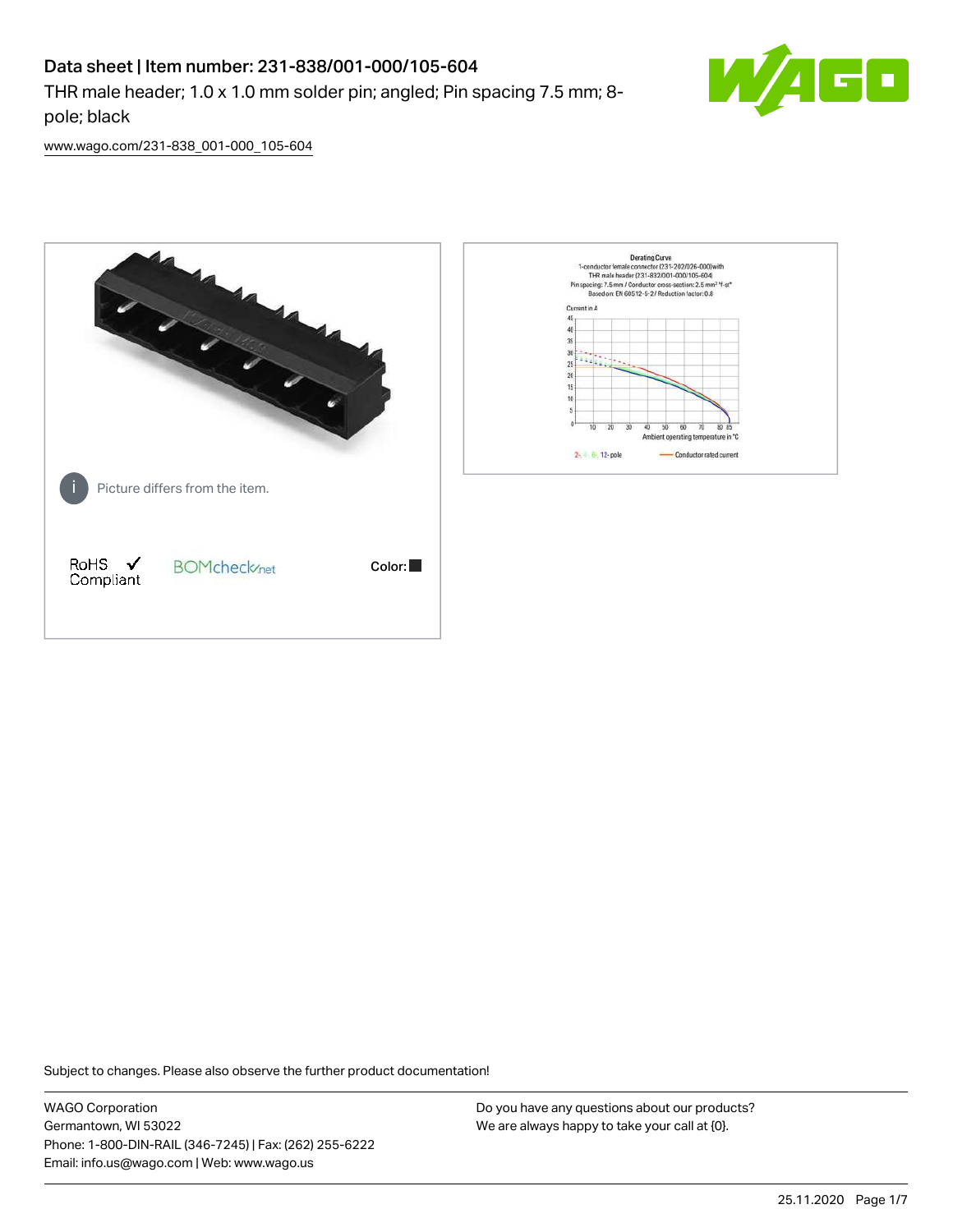



### Item description

- П THR male headers for reflow soldering in SMT applications
- $\blacksquare$ Available in tape-and-reel packaging for automated pick-and-place PCB assembly
- $\qquad \qquad \blacksquare$ Also available in bulk packaging for manual placement
- $\blacksquare$ Male headers may be mounted horizontally or vertically
- $\blacksquare$ With coding fingers

#### Safety information 1:

The MCS - MULTI CONNECTION SYSTEM includes connectors without breaking capacity in accordance with DIN EN 61984. When used as intended, these connectors must not be connected/disconnected when live or under load. The circuit design should ensure header pins, which can be touched, are not live when unmated.

## Data Electrical data

## Ratings per IEC/EN 60664-1

| Ratings per                 | IEC/EN 60664-1 |
|-----------------------------|----------------|
| Rated voltage (III / 3)     | 500 V          |
| Rated surge voltage (III/3) | 6 kV           |

Subject to changes. Please also observe the further product documentation!

| WAGO Corporation                                       | Do you have any questions about our products? |
|--------------------------------------------------------|-----------------------------------------------|
| Germantown, WI 53022                                   | We are always happy to take your call at {0}. |
| Phone: 1-800-DIN-RAIL (346-7245)   Fax: (262) 255-6222 |                                               |
| Email: info.us@wago.com   Web: www.wago.us             |                                               |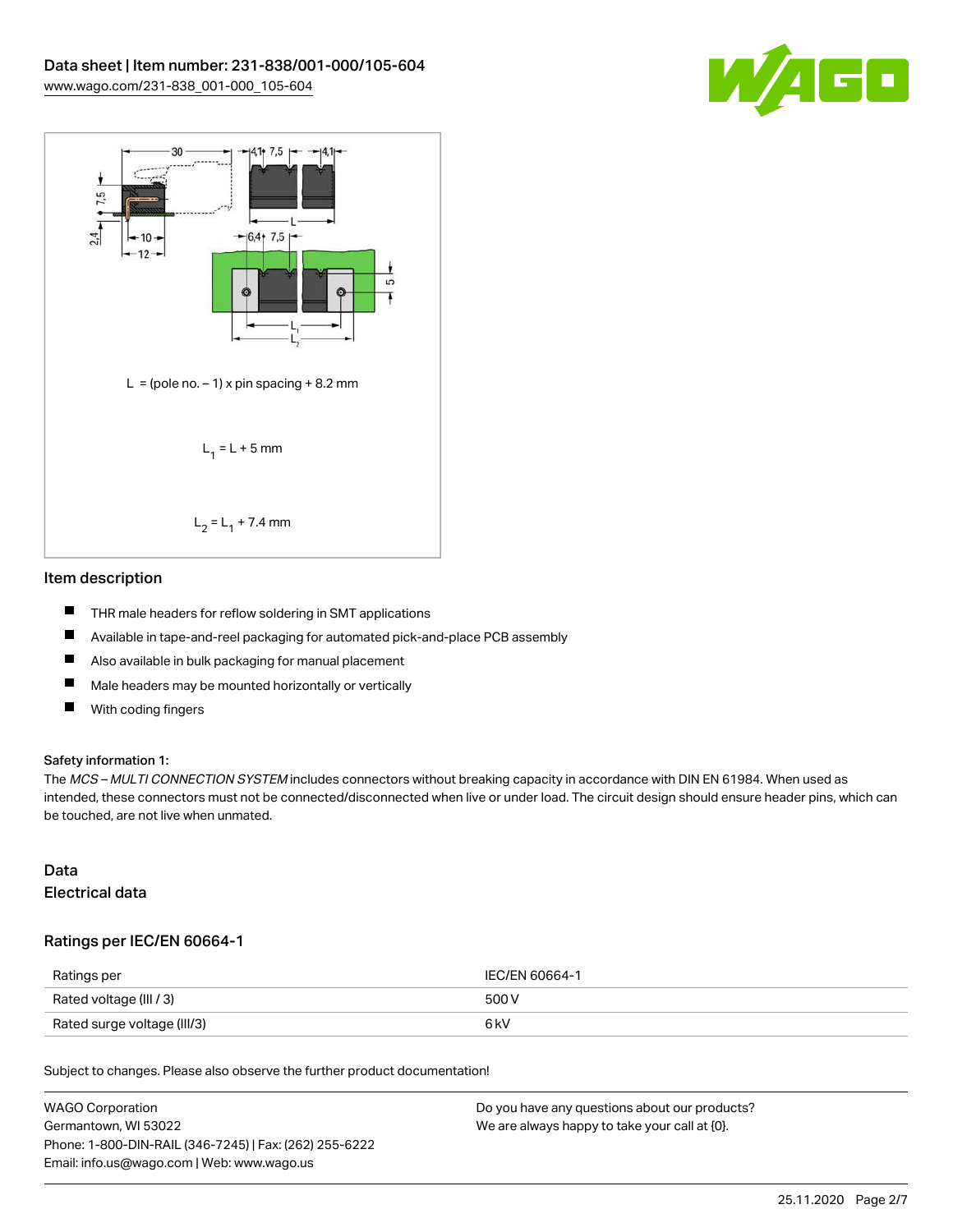

| Rated voltage (III/2)       | 630 V                                                     |
|-----------------------------|-----------------------------------------------------------|
| Rated surge voltage (III/2) | 6 kV                                                      |
| Nominal voltage (II/2)      | 1000V                                                     |
| Rated surge voltage (II/2)  | 6 <sub>k</sub> V                                          |
| Rated current               | 12A                                                       |
| Legend (ratings)            | (III / 2) ≙ Overvoltage category III / Pollution degree 2 |

## Ratings per UL 1059

| Approvals per                  | UL 1059 |
|--------------------------------|---------|
| Rated voltage UL (Use Group B) | 300 V   |
| Rated current UL (Use Group B) | 10 A    |
| Rated voltage UL (Use Group D) | 300 V   |
| Rated current UL (Use Group D) | 10 A    |

## Ratings per UL 1977

| Rated voltage UL 1977         | 500 V                    |
|-------------------------------|--------------------------|
| Rated current UL 1977<br>____ | $\overline{\phantom{a}}$ |

## Ratings per CSA

| Approvals per                   | CSA   |
|---------------------------------|-------|
| Rated voltage CSA (Use Group B) | 300 V |
| Rated current CSA (Use Group B) | 10 A  |
| Rated voltage CSA (Use Group D) | 300 V |
| Rated current CSA (Use Group D) | 10 A  |

## Connection data

| Pole No.                   |  |
|----------------------------|--|
| Total number of potentials |  |
| Number of connection types |  |
| Number of levels           |  |

## Physical data

| Pin spacing             | 7.5 mm / 0.295 inch  |
|-------------------------|----------------------|
| Width                   | 60.5 mm / 2.382 inch |
| Height                  | 10.8 mm / 0.425 inch |
| Height from the surface | 8.4 mm / 0.331 inch  |

Subject to changes. Please also observe the further product documentation!

| WAGO Corporation                                       | Do you have any questions about our products? |
|--------------------------------------------------------|-----------------------------------------------|
| Germantown. WI 53022                                   | We are always happy to take your call at {0}. |
| Phone: 1-800-DIN-RAIL (346-7245)   Fax: (262) 255-6222 |                                               |
| Email: info.us@wago.com   Web: www.wago.us             |                                               |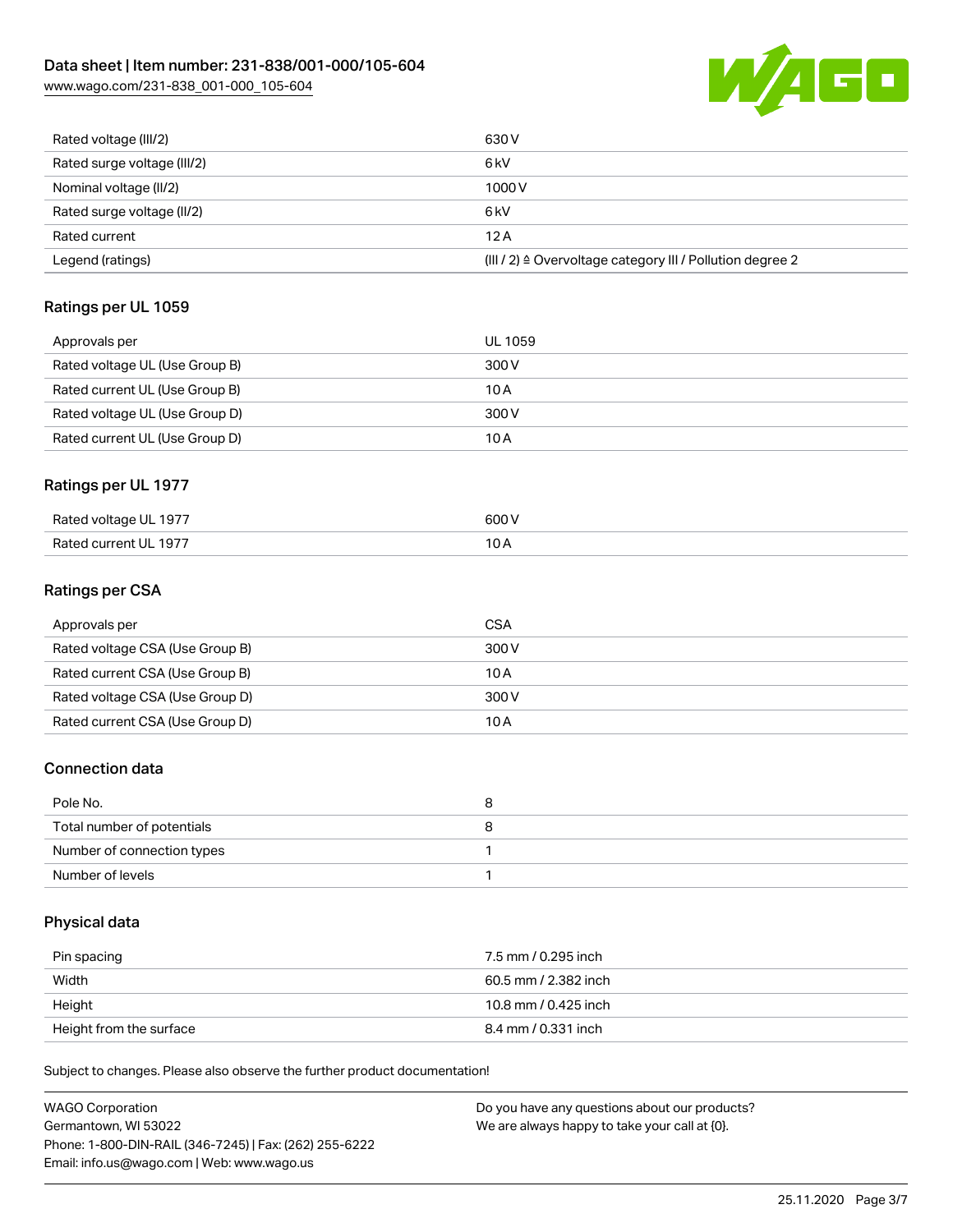

| Depth                              | 12 mm / 0.472 inch         |
|------------------------------------|----------------------------|
| Solder pin length                  | 2.4 mm                     |
| Solder pin dimensions              | $1 \times 1$ mm            |
| Plated through-hole diameter (THR) | $1.4$ <sup>(+0.1)</sup> mm |

## Plug-in connection

| Contact type (pluggable connector) | Male connector/plug |
|------------------------------------|---------------------|
| Connector (connection type)        | for PCB             |
| Mismating protection               | No                  |
| Mating direction to the PCB        |                     |

## PCB contact

| PCB contact                         | THR                                      |
|-------------------------------------|------------------------------------------|
| Solder pin arrangement              | over the entire male connector (in-line) |
| Number of solder pins per potential |                                          |

## Material Data

| Color                       | black                                 |
|-----------------------------|---------------------------------------|
| Material group              |                                       |
| Insulation material         | Polyphthalamide (PPA GF)              |
| Flammability class per UL94 | V0                                    |
| Contact material            | Electrolytic copper $(E_{\text{Cl}})$ |
| Contact plating             | tin-plated                            |
| Fire load                   | 0.077 MJ                              |
| Weight                      | 3.6 <sub>g</sub>                      |

## Environmental Requirements

| Limit temperature range | . +100 °C |
|-------------------------|-----------|
|                         | -60       |
|                         |           |

## Commercial data

| Product Group         | 3 (Multi Conn. System) |
|-----------------------|------------------------|
| Packaging type        | <b>BOX</b>             |
| Country of origin     | PL                     |
| <b>GTIN</b>           | 4045454901172          |
| Customs tariff number | 85366990990            |

Subject to changes. Please also observe the further product documentation!

| WAGO Corporation                                       | Do you have any questions about our products? |
|--------------------------------------------------------|-----------------------------------------------|
| Germantown, WI 53022                                   | We are always happy to take your call at {0}. |
| Phone: 1-800-DIN-RAIL (346-7245)   Fax: (262) 255-6222 |                                               |
| Email: info.us@wago.com   Web: www.wago.us             |                                               |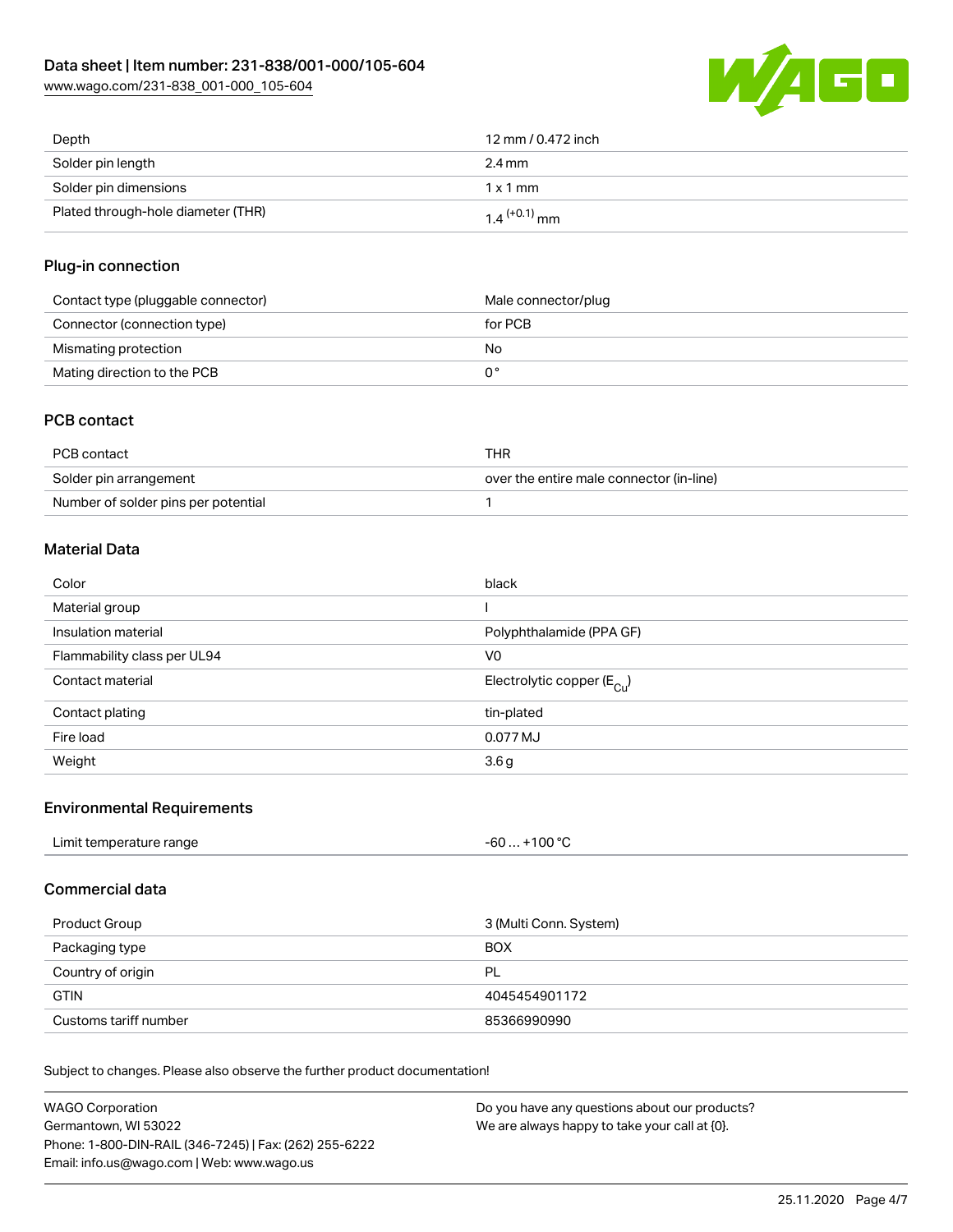

## Approvals / Certificates

Country specific Approvals

| Logo               | Approval                                            | <b>Additional Approval Text</b> | Certificate<br>name |
|--------------------|-----------------------------------------------------|---------------------------------|---------------------|
|                    | CВ<br><b>DEKRA Certification B.V.</b>               | IEC 61984                       | NL-39756            |
|                    | <b>CSA</b><br>DEKRA Certification B.V.              | C <sub>22.2</sub>               | 1466354             |
| EMA<br><b>NEUR</b> | <b>KEMA/KEUR</b><br><b>DEKRA Certification B.V.</b> | EN 61984                        | 2190761.01          |

#### Ship Approvals

|              |                             |                                 | Certificate |
|--------------|-----------------------------|---------------------------------|-------------|
| Logo         | Approval                    | <b>Additional Approval Text</b> | name        |
| ABS          | <b>ABS</b>                  | $\overline{\phantom{0}}$        | $19-$       |
| <b>Sight</b> | American Bureau of Shipping |                                 | HG1869876-  |
|              |                             |                                 | <b>PDA</b>  |
| PROV20       |                             |                                 |             |

#### UL-Approvals

| Logo | Approval                                    | <b>Additional Approval Text</b> | Certificate<br>name |
|------|---------------------------------------------|---------------------------------|---------------------|
| Ъ.   | <b>UR</b><br>Underwriters Laboratories Inc. | <b>UL 1059</b>                  | E45172              |
| J    | UR<br>Underwriters Laboratories Inc.        | <b>UL 1977</b>                  | 20150318-<br>E45171 |

## Counterpart



Item no.231-208/026-000 Female plug; 8-pole; 12 AWG max; pin spacing 7.5 mm; 1 conductor per pole; gray [www.wago.com/231-208/026-000](https://www.wago.com/231-208/026-000)

Subject to changes. Please also observe the further product documentation!

WAGO Corporation Germantown, WI 53022 Phone: 1-800-DIN-RAIL (346-7245) | Fax: (262) 255-6222 Email: info.us@wago.com | Web: www.wago.us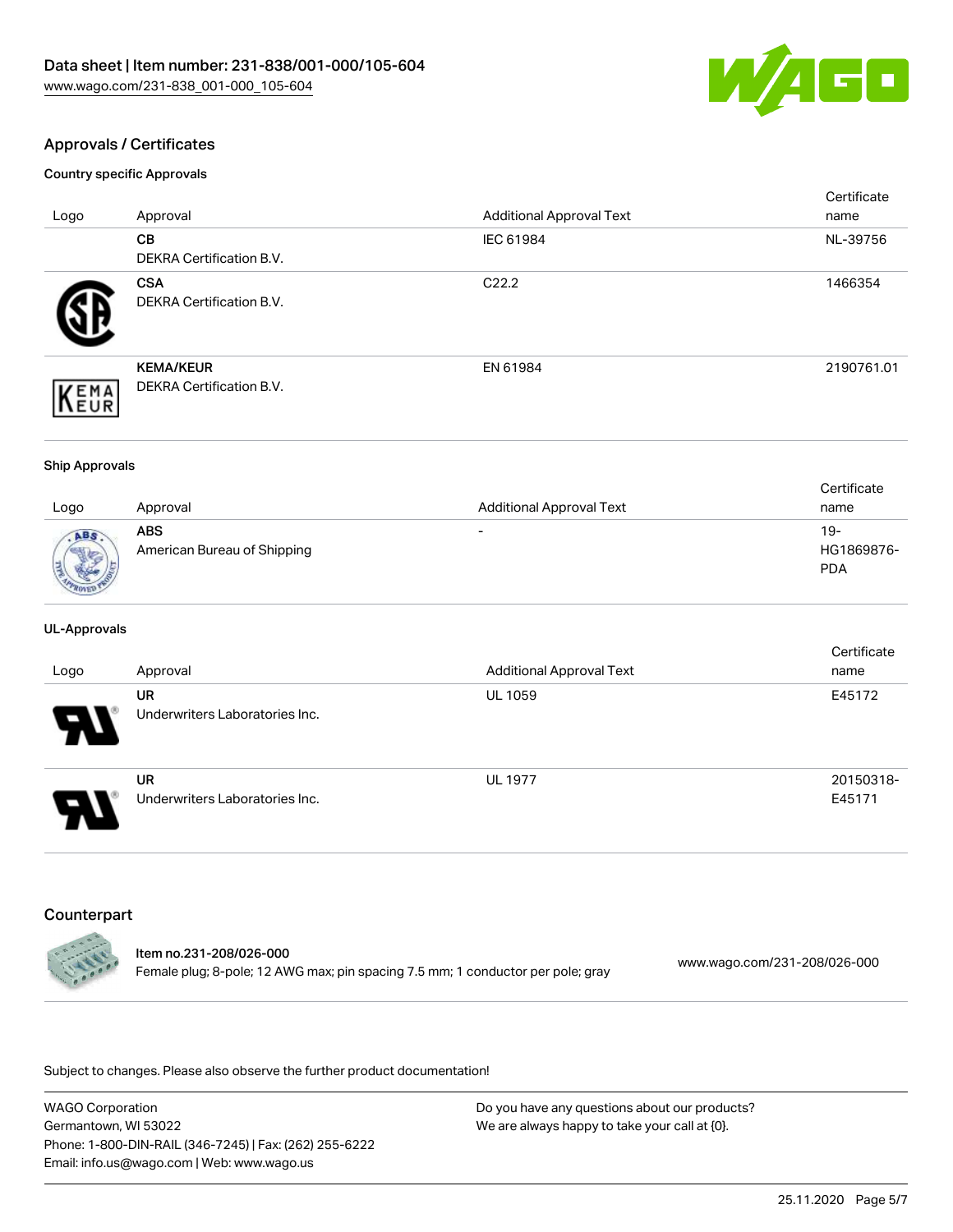

## Compatible products

| Coding                        |                                                                 |             |                      |                      |  |
|-------------------------------|-----------------------------------------------------------------|-------------|----------------------|----------------------|--|
|                               | Item no.: 231-130                                               |             |                      | www.wago.com/231-130 |  |
|                               | Coding key; snap-on type; light gray                            |             |                      |                      |  |
|                               | Item no.: 231-500                                               |             |                      |                      |  |
|                               | Spacer; for formation of groups; light gray                     |             |                      | www.wago.com/231-500 |  |
| Marking accessories           |                                                                 |             |                      |                      |  |
|                               | Item no.: 210-833                                               |             | www.wago.com/210-833 |                      |  |
|                               | Marking strips; on reel; 6 mm wide; plain; Self-adhesive; white |             |                      |                      |  |
|                               | Item no.: 210-834                                               |             |                      |                      |  |
|                               | Marking strips; on reel; 5 mm wide; plain; Self-adhesive; white |             | www.wago.com/210-834 |                      |  |
| <b>Downloads</b>              |                                                                 |             |                      |                      |  |
| <b>Documentation</b>          |                                                                 |             |                      |                      |  |
| <b>Additional Information</b> |                                                                 |             |                      |                      |  |
| Technical explanations        |                                                                 | Apr 3, 2019 | pdf                  | Download             |  |
|                               |                                                                 |             | 3.6 MB               |                      |  |

## CAD files

## CAD data

| 2D/3D Models 231-838/001-000/105-604 | URL | Download |
|--------------------------------------|-----|----------|
|                                      |     |          |

### Installation Notes

Coding



Coding a male header – fitting coding key(s).

Subject to changes. Please also observe the further product documentation! Product family

WAGO Corporation Germantown, WI 53022 Phone: 1-800-DIN-RAIL (346-7245) | Fax: (262) 255-6222 Email: info.us@wago.com | Web: www.wago.us